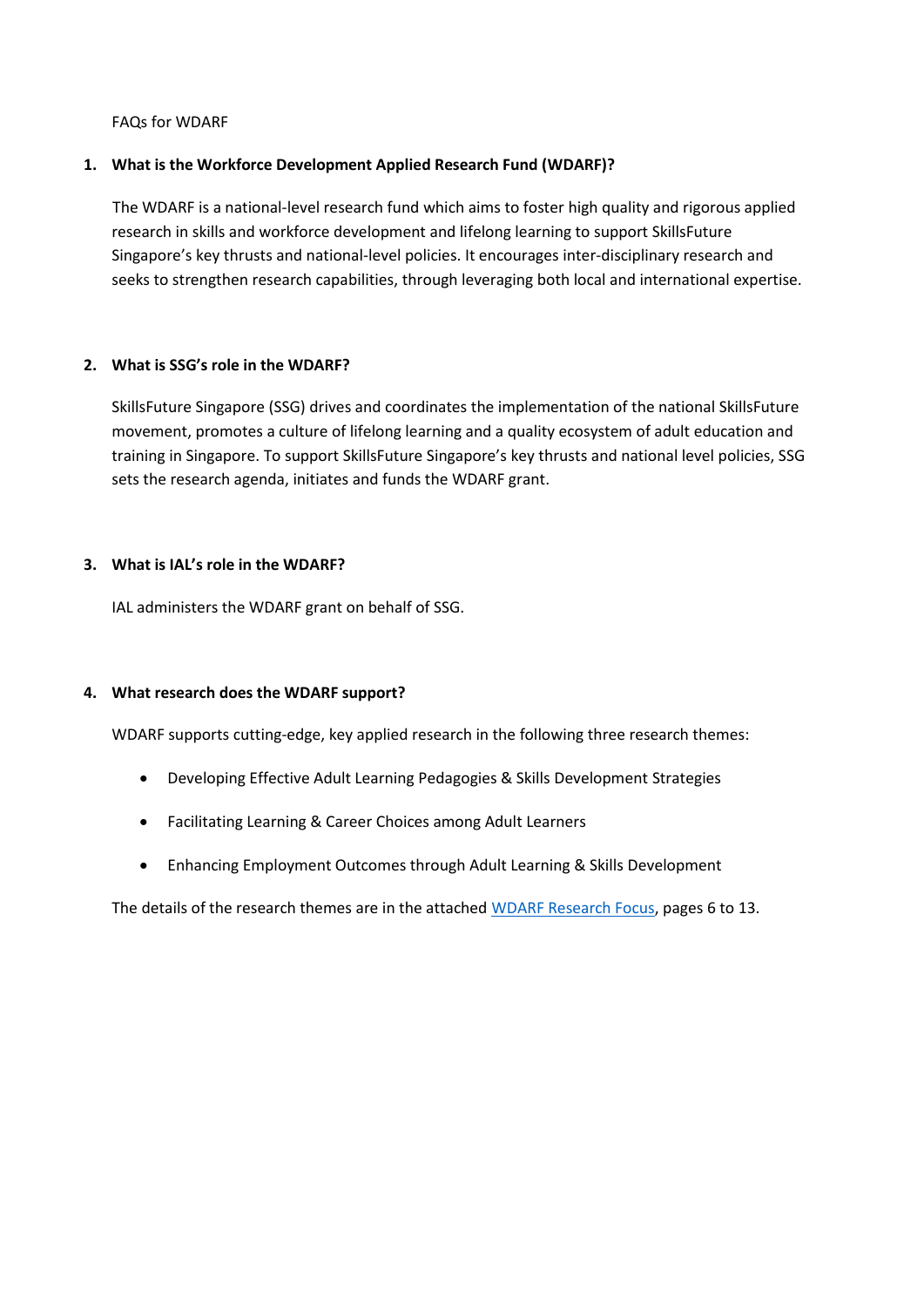### **5. Who is eligible for the WDARF?**

Researchers from Institutes of Higher Learning (IHLs) such as the Universities, Polytechnics and ITE who have their campuses in Singapore; and local organisations with research units, such as:

- Research institutes;
- Social/industry groups;
- Continuing Education and Training (CET) Providers; and
- Government organisations

are eligible to apply for the WDARF grant.

## **6. Are foreign institutions (outside of Singapore) allowed to apply for the WDARF?**

Foreign institutions and researchers may partner a local Host Institution to submit a joint research proposal. Foreign researchers may participate as Principal Investigator, Co- Principal Investigator or Collaborator or be a member of the research team. Research teams may comprise international researchers but must include at least one Singaporean or Singapore Permanent Resident.

## **7. What components are funded by the WDARF?**

Fundable components include:

- manpower expenses for personnel engaged directly for the research report;
- survey administration and logistic costs;
- printing of final reports and other deliverables as stipulated in the proposal; and
- other direct expenses required for the project.

The details of the fundable components are i[n WDARF Administration Guidelines,](https://www.ial.edu.sg/content/dam/projects/tms/ial/Access-research/grants-and-schemes/wdarf-grant-call/2021-final/2021_WDARF_AdminGuidelines_Final_V4.pdf) pages 15 to 18.

## **8. How is collected data managed within the WDARF?**

All anonymised data generated from the Research will be made available to user communities which includes other researchers, analysts and policy makers at the earliest feasible opportunity, which shall be no later than twelve (12) months after the end of the Term or official date of publication, whichever is earlier. More details are available i[n WDARF Administration Guidelines,](https://www.ial.edu.sg/content/dam/projects/tms/ial/Access-research/grants-and-schemes/wdarf-grant-call/2021-final/2021_WDARF_AdminGuidelines_Final_V4.pdf) page 12.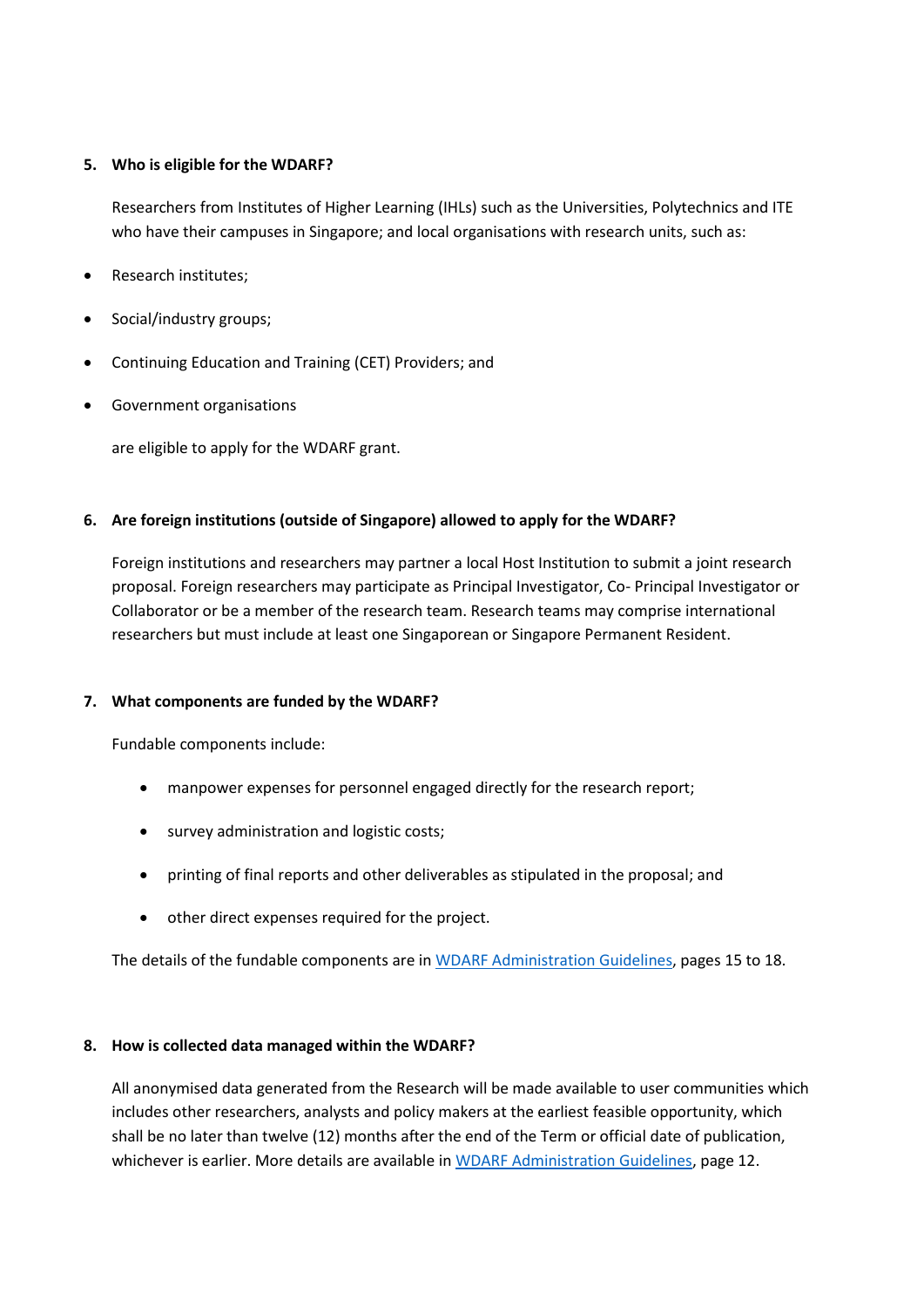#### **9. How are Intellectual Property (IP) rights allocated within the WDARF?**

The ownership of IP created as a result of the research funded by WDARF is subject to the prevailing Intellectual Property policies and guidelines of the Host Institution. The Host Institution shall pay all costs and legal fees in connection with IP registration and management, where applicable.

The Host Institution is to grant to the Singapore Government and public sector agencies, free of any additional charge, a worldwide, perpetual, irrevocable and non-exclusive licence to use, modify, adapt, publish and reproduce for any purpose whatsoever all IP created from the WDARF for noncommercial, R&D and/or educational purposes.

The Singapore Government and public sector agencies shall be entitled to grant its contractors sublicenses out of any of its rights.

The Host Institution may publish at any symposia; national, regional, international professional meetings; or in any journals, dissertation, newspaper or otherwise. All publications shall acknowledge the funding support by SSG by citing the Grant name 'SkillsFuture Singapore's Workforce Development Applied Research Fund' and SSG's official grant number for the project. It is the Principal Investigator's and Host Institution's responsibility to ensure that the protection of any IP is not compromised as a result of the research publication of the research project. More details regarding Intellectual Property rights are available i[n WDARF Administration Guidelines,](https://www.ial.edu.sg/content/dam/projects/tms/ial/Access-research/grants-and-schemes/wdarf-grant-call/2021-final/2021_WDARF_AdminGuidelines_Final_V4.pdf) pages 11 to 13.

## **10. What is the allowed duration for completion of WDARF projects?**

Project duration is capped at 24 months, and will adhere to the approved timeline committed in the proposal. Projects longer than 24 months may be funded on a case-by-case basis and are subject to approval.

## **11. How do interested parties apply for the WDARF?**

Interested parties seeking to apply for the WDRAF may access the relevant forms and information at <https://www.ial.edu.sg/access-research/grants-and-schemes/wdarf-grant-call.html>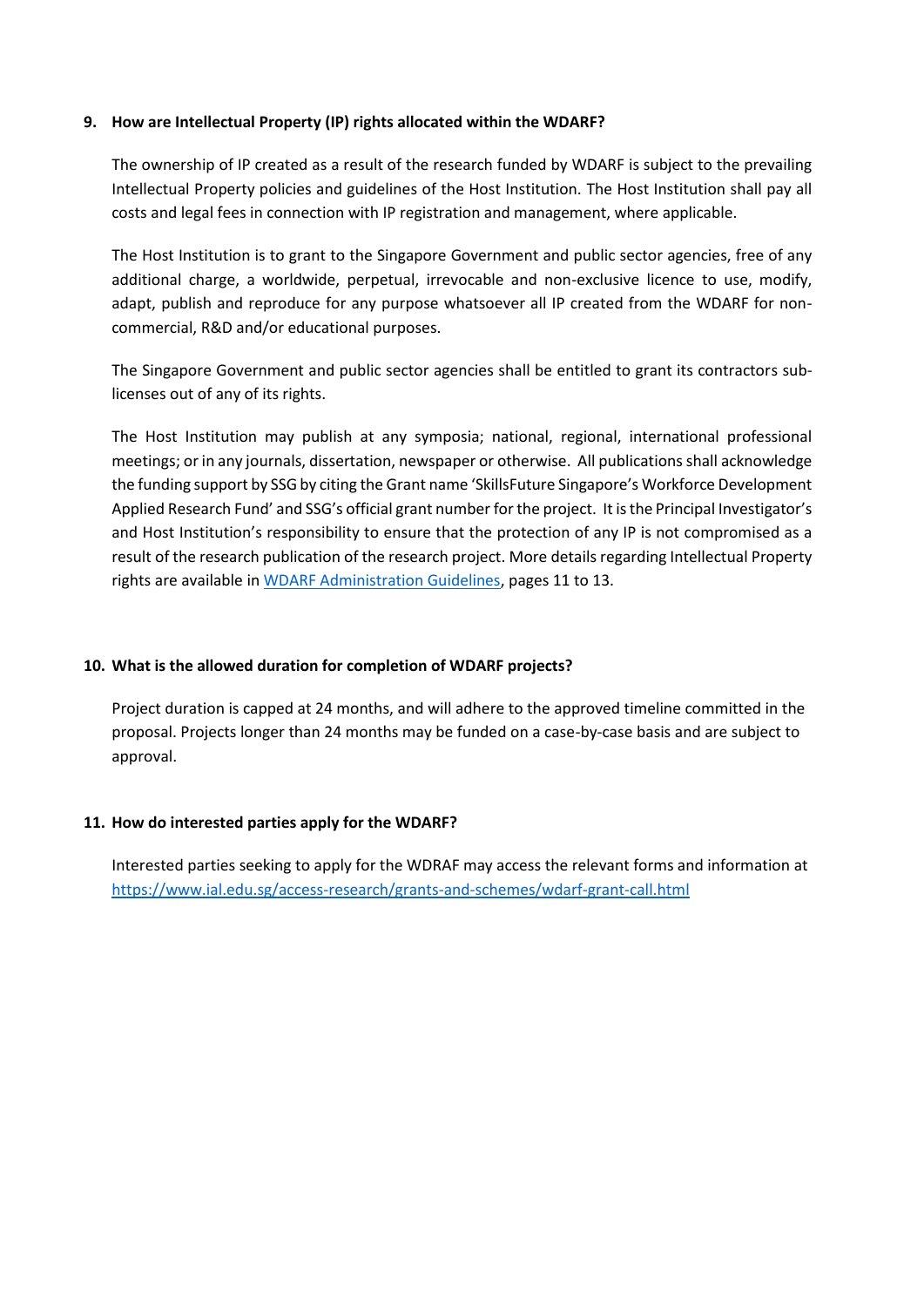#### **12. What other conditions need to be observed during the application process?**

Applicants are strongly encouraged to collaborate closely with potential users of the research to foster the effective translation of research into policy or practice. Details of the stakeholders, including SSG, and the nature of their involvement/collaboration should be provided in the submitted proposals.

If applicants require assistance in identifying the appropriate stakeholders in SSG, the respective PIs may engage with SSG's Research Office (RO) through the WDARF Secretariat to clarify the relevance of potential ideas to SSG, and on the relevant stakeholder division. PIs should have well-developed and considered proposals with several ideas on possible translation and implementation.

Applicants are also reminded that proposals are subject to independent evaluation by external experts, and that any preliminary stance/response to proposals or ideas by WDARF Secretariat or SSG Research Office is not indicative of the likelihood of a successful grant award.

### **13. How are WDARF applications evaluated?**

The proposals will be evaluated by an expert panel appointed by SSG based on relevance and impact; technical merits and project team and execution. The panel may be informed and supplemented by peer reviews by experts in the specific fields, to make informed evaluation.

The proposals and input from the expert panel, as well as inputs from potential users of the research (including SSG), will be submitted to SSG Research Committee (RC) for selection and approval. The Research Committee will also consider factors such as the applicability of research to policy, programme and intervention design and implementation.

Principal Investigators will be notified of the results through their Office of Research. The SSG Research Committee reserves the right to reject any or all proposals submitted without being obliged to give any reason thereof. Appeals will not be entertained.

#### **14. When are applications open?**

Applications are open from 26 July 2021 to 8 October 2021. All applications and accompanying documents have to be submitted through the Host Institutions' Office of Research (or equivalent) to SSG through IAL. Host Institutions shall send all finalised documents (in both word and pdf version) to [research@ial.edu.sg](mailto:research@ial.edu.sg) by 6pm (GMT+8) on 8 October 2021.